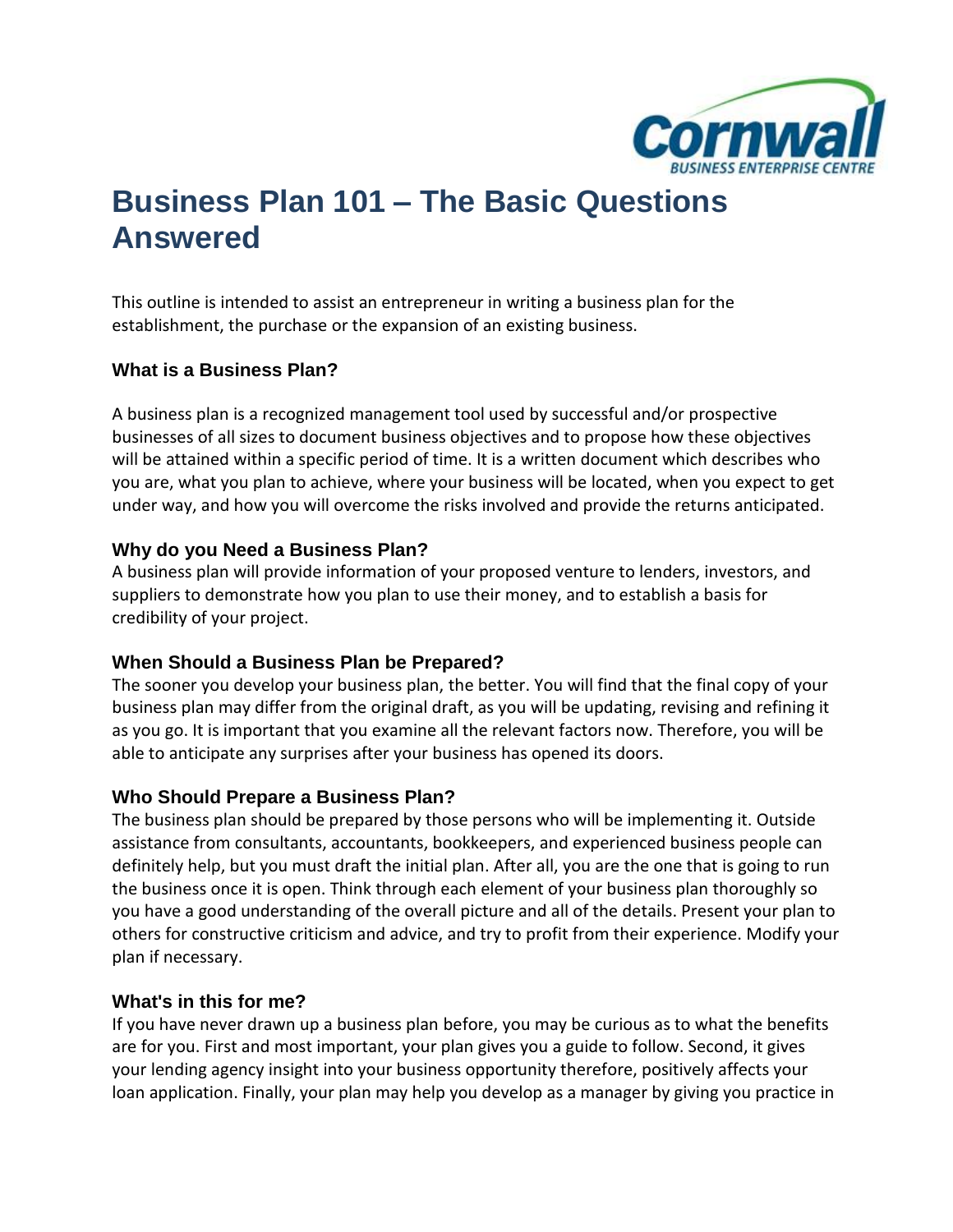thinking about competitive conditions, promotional opportunities, sources of finance, etc. Your goal is to put the plan into action.

### **Who Can Help?**

The Cornwall Business Enterprise Centre can help you prepare your business plan! Our experienced business consultant can assist you in getting to know your business, knowing your market and providing you with the tools to write a successful business and marketing plan. Already have a plan? Maybe your plan is almost complete and you need someone to look it over for you? At the Cornwall Business Enterprise Centre, our business consultant can listen to your in-depth questions relating to your business plan. We can also review the steps of your marketing plan and explore effective business strategies and tactics. Let's examine your plan and make your plan work for you.

### **Cornwall Business Enterprise Centre**

100 Water Street East Suite 104 Cornwall, ON KG 6G4 (t) 613.933.0074 (f) 613.933.0745 Email: entrepreneurship@cornwall.ca Web: www.businessentreprisecentre.ca **Hours of Operation:** Monday - Friday 8:30 AM - 4:30 PM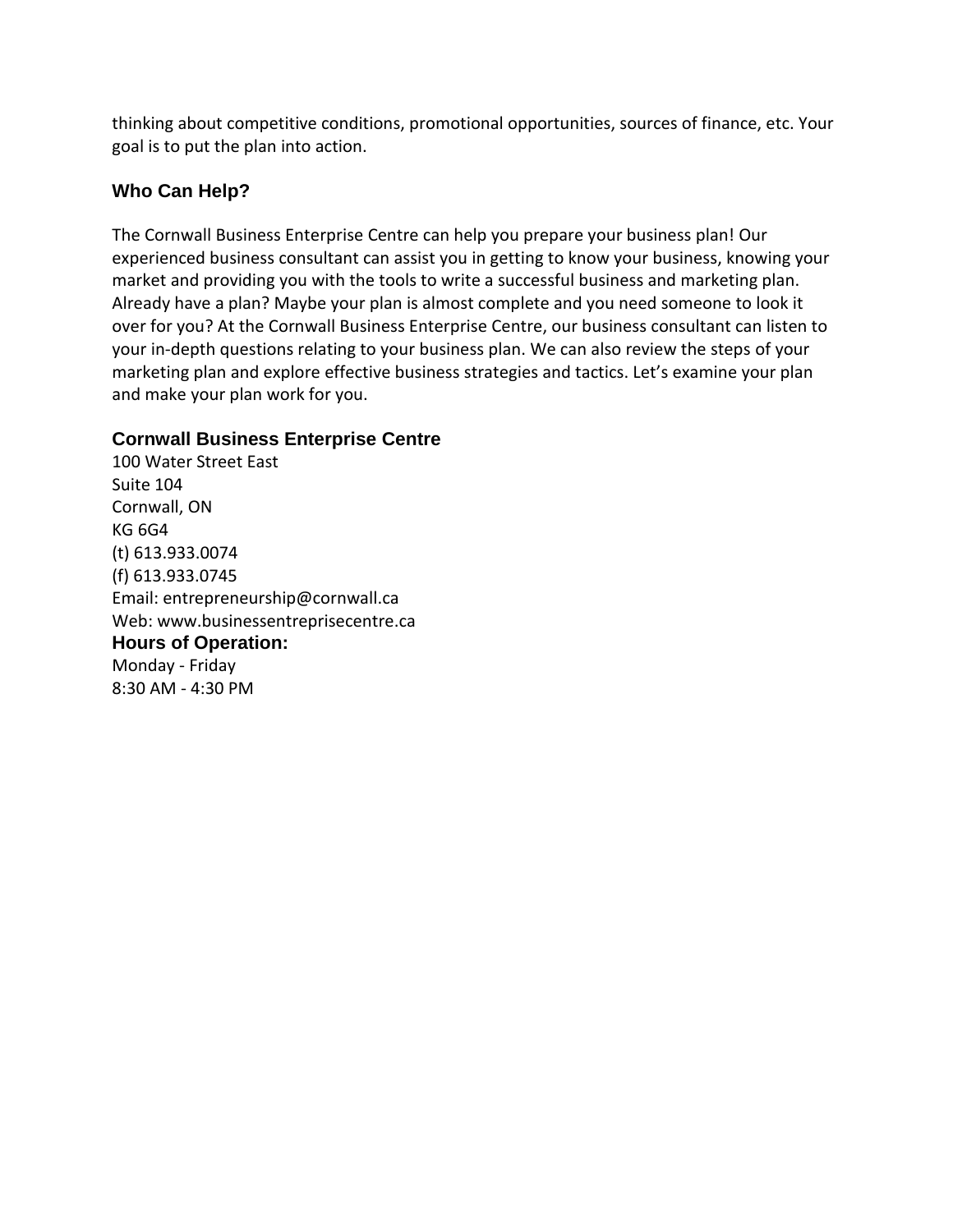

# **Business Plan Components**

# **1. Executive Summary/Business Description**

Briefly describe:

• if this is a new business venture, expansion of an existing business or the purchase of an existing business;

the type of business activity in which you are engaged (manufacturing, wholesale, retail, food processing, service, high technology, etc.);

your product or service and its uniqueness;

- the market to be served;
- your advantage over the competition;
- the main objectives of your organization;
- your management background;
- the project time frames involved.
- (This should be no more than a one page summary of your business plan.) In addition, briefly describe what form of business structure you have chosen:
- sole proprietorship;
- partnership (enclose agreement);
- corporation (enclose shareholders agreement);
- co-operative (enclose membership agreement).

Include:

- date the business was registered/incorporated;
- the business name and address;
- the business phone number;
- $\bullet$  the principal(s) name(s) and telephone number(s);
- the percentage of business or number of shares held by each (in partnership or corporation);
- the Web site address and relevant e-mail addresses.

# **2. Project Costs and Project Funding**

Identify the costs of the proposed business venture and the sources of the project funding.

Project Cost Summary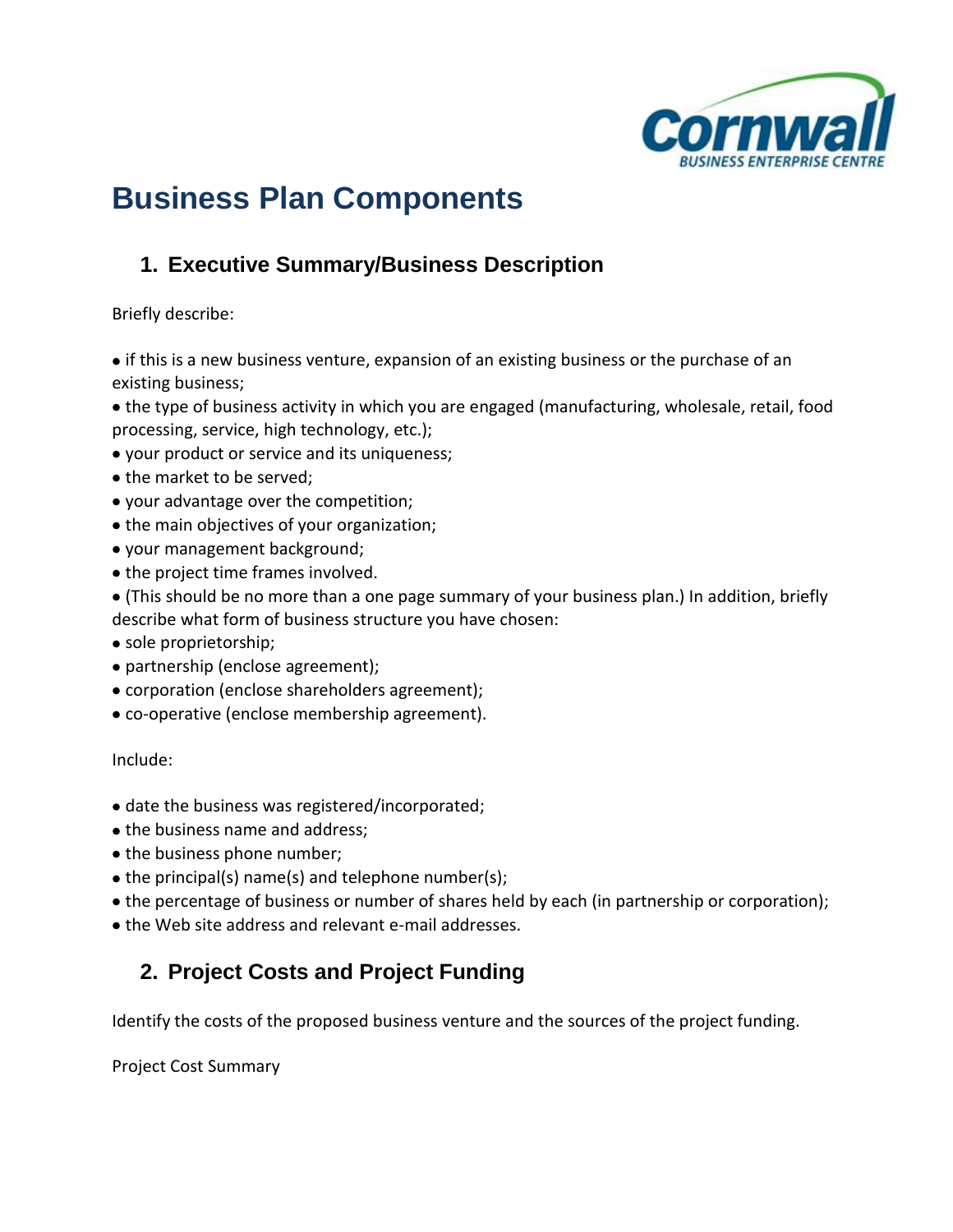| Equipment/Furniture _________________________                                        |
|--------------------------------------------------------------------------------------|
|                                                                                      |
| Vehicles (if used in the business) ________________________                          |
|                                                                                      |
| Other Start-Up Expenses as per Cash Flow (accounting, taxes and licenses, insurance, |
|                                                                                      |
| Working Capital _________________________                                            |
| Total Project Cost ________________________                                          |
| <b>Project Funding</b>                                                               |
| Equity _________________________                                                     |
| - cash ____________________________                                                  |
|                                                                                      |
|                                                                                      |
| Equipment Loan ________________________                                              |
| Other Loan ________________________                                                  |
| Line of Credit (L/C) __________________________                                      |
| Grant/Subsidy _________________________                                              |
| Total Project Funding ________________________                                       |
| *Total Project Costs and Project Funding must be Equal                               |

### **3. Product/Service**

Describe the products to be produced or the services/good to be provided. What makes your product/service unique, or, how is your business different from others in the industry? What are the features/advantages that will entice customers to buy from you (i.e., convenience, service, performance)? Will you offer any product or service guarantees/warranties? Provide information on any patents, trade secrets, or other technical advantages over the competition.

# **4. Marketing**

Identify the total market for your product or service.

To whom are you targeting your product or service?

Identify your competition detailing their strengths and weaknesses and your opportunities and threats relative to them.

- How will your competition react to you entering the market?
- What are your past sales (if applicable) and future projections?
- What price (manufacture, wholesale, retail, etc.) do you intend to charge for you product/service and how does it compare to the competition?
- What are your selling terms (cash or credit)?
- $\bullet$  Identify promotional campaigns that will be used.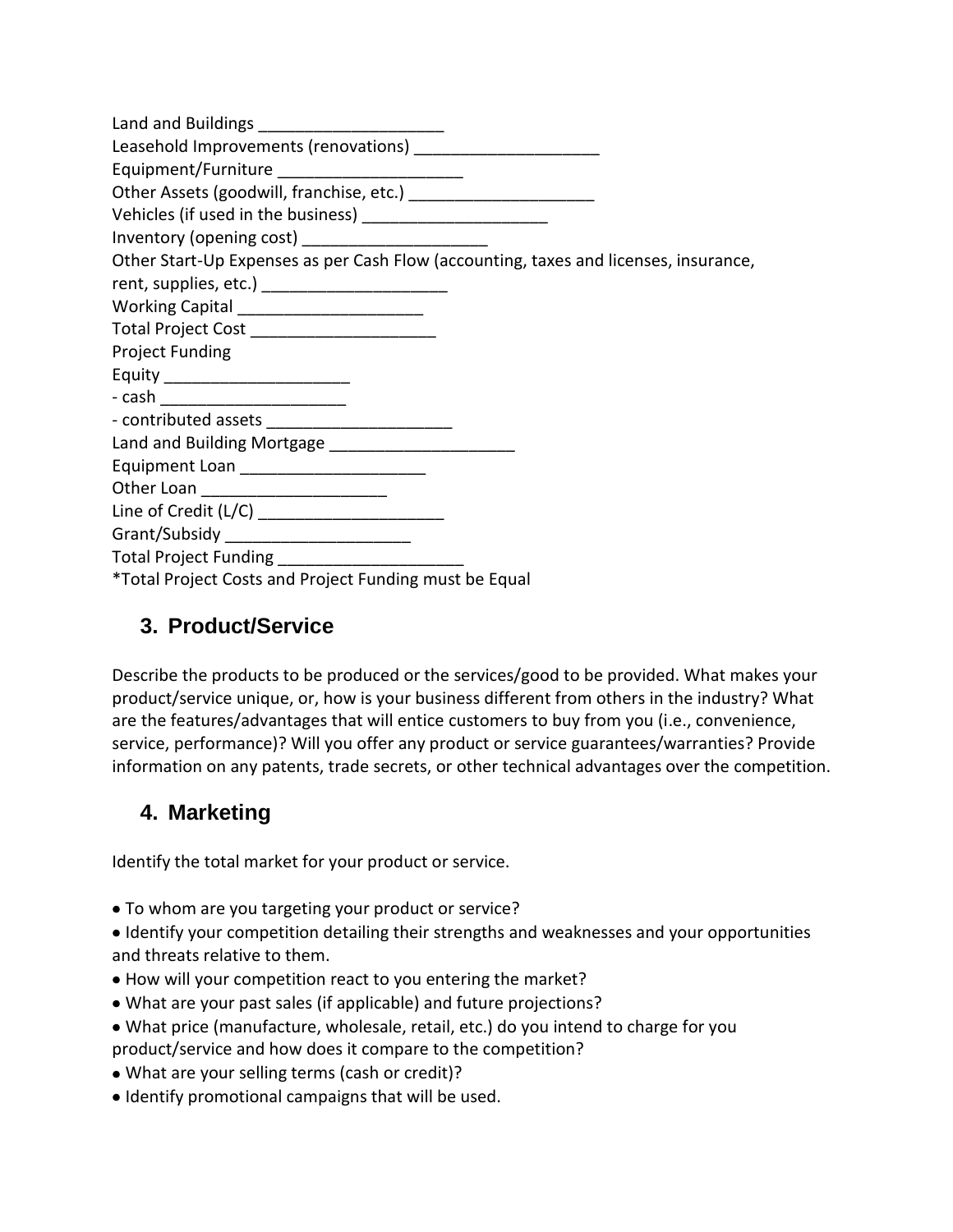# **5. Operating Requirements**

Identify your facility requirements as to the size, location, and type of premises. Include drawings of the proposed building layout. Attach the most recent real estate appraisal, offers to purchase or lease agreement, supplier quotations, etc. Indicate why you have selected this location. Provide details relating to special requirements as to water, power, compressed air, ventilation, heat, air conditioning, drainage, disposal, Department of Health requirements, etc. Attach most recent approvals from Public Health, Liquor Licensing, City zoning, etc. Provide a detailed listing (including legal descriptions) of the land and building(s), leasehold improvements, equipment and furniture, vehicles, inventory and other assets. The listing should include the proposed purchase price of each asset. Provide a general description of the day-to-day operations of the business (include hours of business, days open, seasonality of business, suppliers and their credit terms, etc.). Provide product/manufactured cost estimates (if applicable).

### **6. Management**

What is the proposed organization chart of the company (i.e. who does what)? Include a brief job description for each position. Provide brief management biographies of the key personnel (include their ages and backgrounds in this type of business). State the compensation package (salary, bonus, profit sharing, etc.) for each member of management.

## **7. Personnel**

List employees (not owner or manager) using the following headings:

position: full-time, part-time, seasonal, temporary;

method of payment: hourly, monthly, commission, etc. Provide a job description for each position, identifying the responsibilities and duties involved. Include what skill level is needed. If job training is required, identify the duration and the cost of the training.

## **8. References**

Identify your:

- Accountant
- Banker
- Consultant
- Insurance Company
- Lawyer